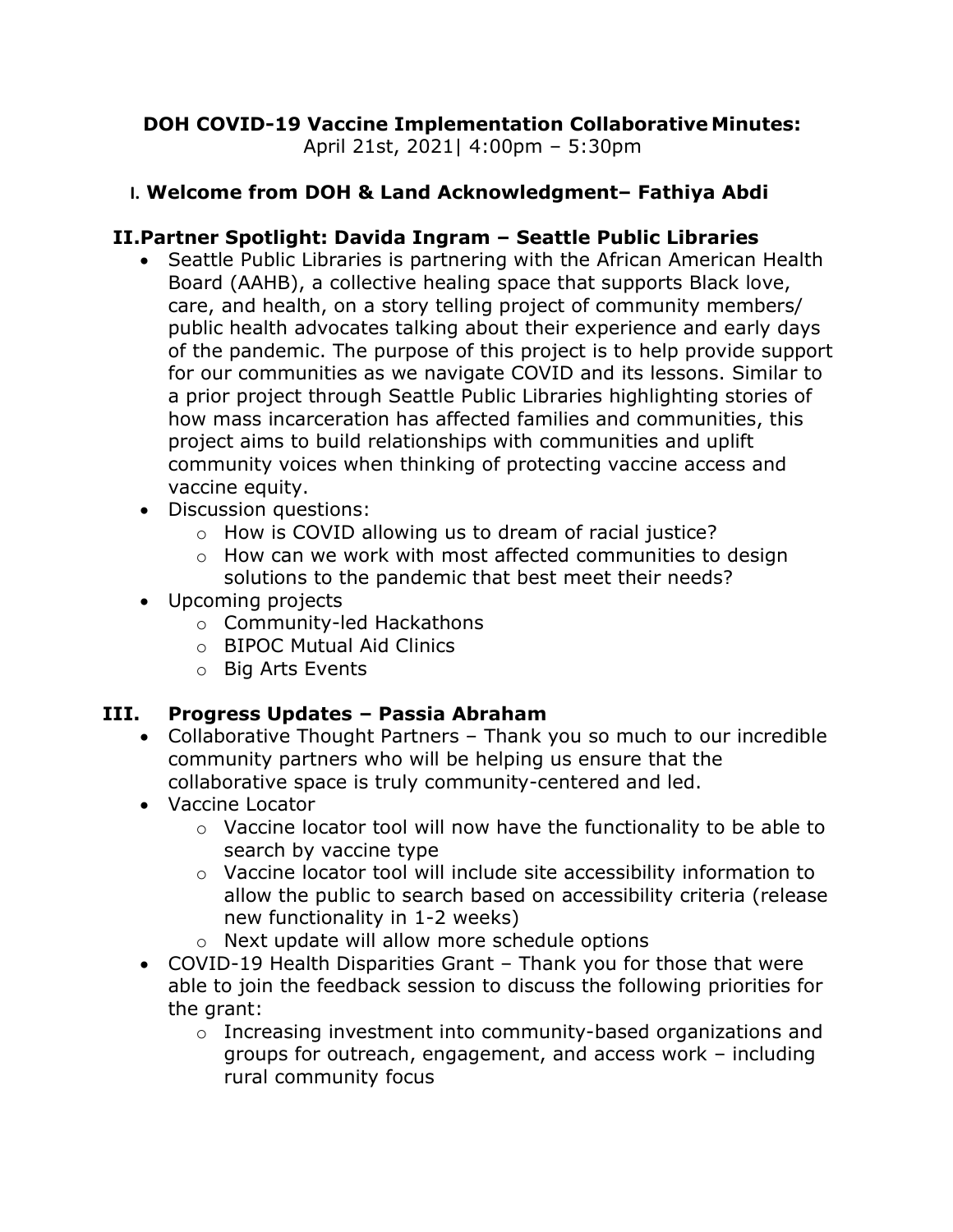- This is the number one priority for the grant (At least half of the \$29 million will go to that)
- o Language access services (translation, ASL interpretation, CART, etc.)
- o Refugee Community Outreach Workers at Refugee Clinic Sites
- o Expand model to other low-barriers settings for people who use/inject drugs
- o Increase testing access for BIPOC and Tribal communities
- o Expand Care Connect
- o Improve data systems to be more equitable
	- Another funding source will be dedicated to this
- o Address transportation barriers
- $\circ$  Lead with racial equity & racial justice lens throughout, including in rural community funding
- o Maximize funding to community-based organizations

#### IV.Community Relations Briefing & Conversations – Kathy Bay J&J Vaccine Update

- o What is known so far:
	- In the US, 6 cases of cerebral venous sinus thrombosis (CVST) reported after receipt of the Janssen COVID-19 vaccine
		- All 6 reports were in women 18-48 yeas, all with thrombocytopenia
		- No obvious patterns of risk factors detected
	- Similar thrombocytopenic thrombotic events occurred after the AstraZeneca vaccine, which is distributed in Europe
	- No cases of CVST with thrombocytopenia reported after receipt of either Pfizer and Modern COVID-19 vaccines, which are both available in the US
	- CVST is rare, but clinically can be clinically devastating or fatal
- o Why has Washington paused the use of Johnson & Johnson (Janssen) COVID vaccine?
	- Washington state has paused the use of the J&J vaccine due to reports of an extremely rare type of blood clot (known as CVST) reported in 6 women out of the 7 million people who received the vaccine in the United States
	- This event shows how well our vaccine safety monitoring works and will better prepare health care providers to understand the warning signs and proper treatment for this rare side effect
- o What should I do if I already got the J&J vaccine?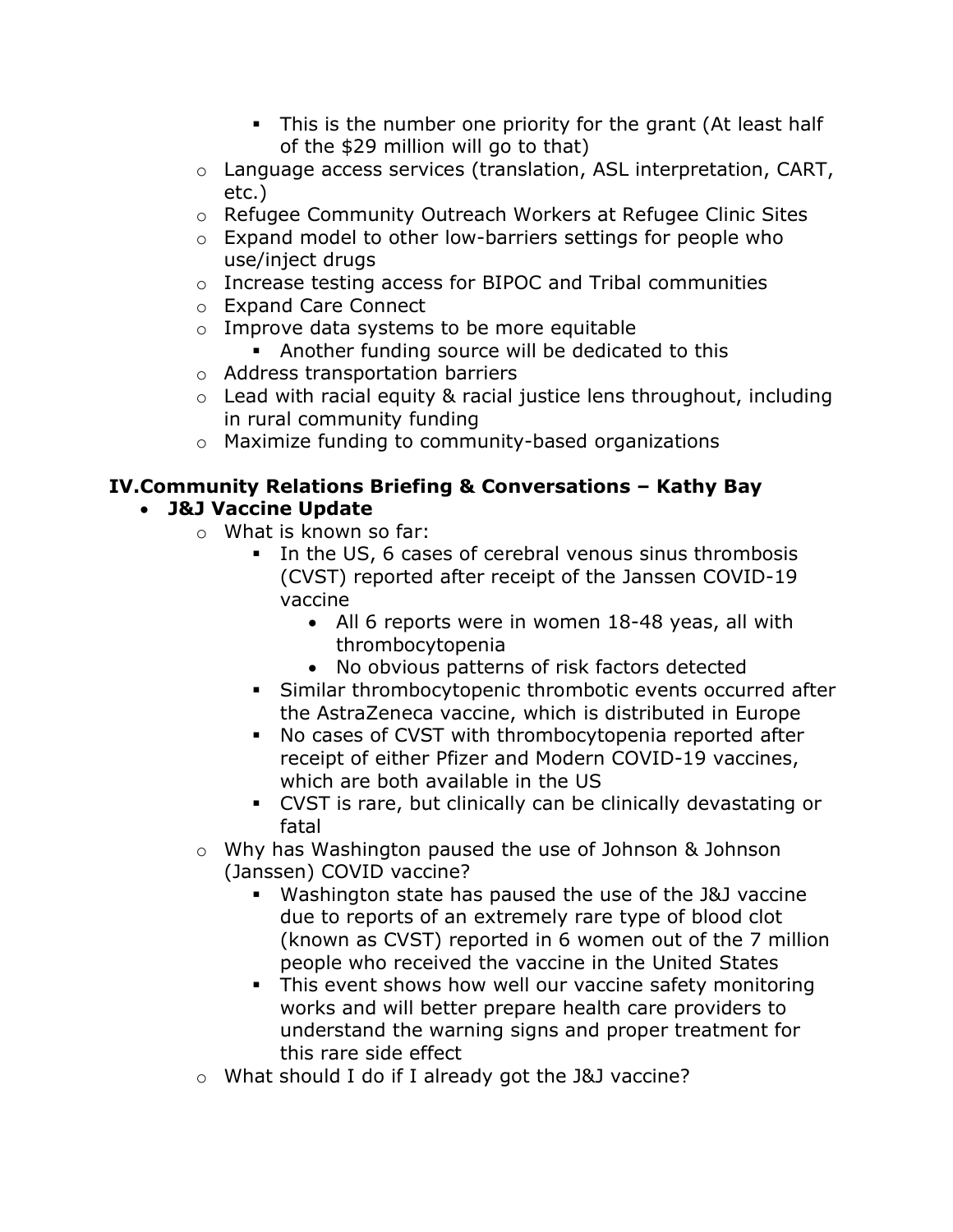- If you got the vaccine more than a month ago, your risk is considered very low at this time
- If you received the J&J COVID-19 vaccine within the last 3 weeks, here are the warning signs to monitor:
	- Severe headache
	- Abdominal pain
	- Leg pain
	- Shortness of breath
- If you experience any of these symptoms, please contact your healthcare provider or seek medical attention
- o Public perception of the J&J vaccine took a hit after the recommendation to pause
- o More updates to come on the pause this week
	- $*$ As of 4/23 the FDA and CDC have lifted the recommended pause on the J&J (Janssen) COVID-19 vaccine following thorough safety review
- o Q&A
	- Q: How do these cases from J&J compare to cases of blood clots for women on oral contraceptives?
	- A: It's true that you have more women who have blood clots and complications from regular oral contraceptives versus the J&J vaccine. But, these rare events that occurred with the J&J vaccine come from the combination of the low blood platelet counts and CVST blood clots. You don't see those two pieces together often.
	- Q: Can you use blood thinners (heparin) for treatment of these events?
	- A: In this situation, we want to prevent people from using heparin or like products to make sure the platelets are able to function. There are successful treatments being used to increase platelet function. Providers are now focusing on identifying individuals who are at risk and making sure they receive the proper treatment quickly to prevent more damage or concerns.
	- Q: How do we know that this won't be a problem after three weeks from getting the vaccine?
	- A: Because of the way that the vaccine works and similar events with the Astra Zeneca vaccine in Europe, we think the three weeks is the max for the period of these rare events

# V.Community Feedback Session: Protecting Vaccine Access – Hang Ngo

(Breakout room notes will be sent separately)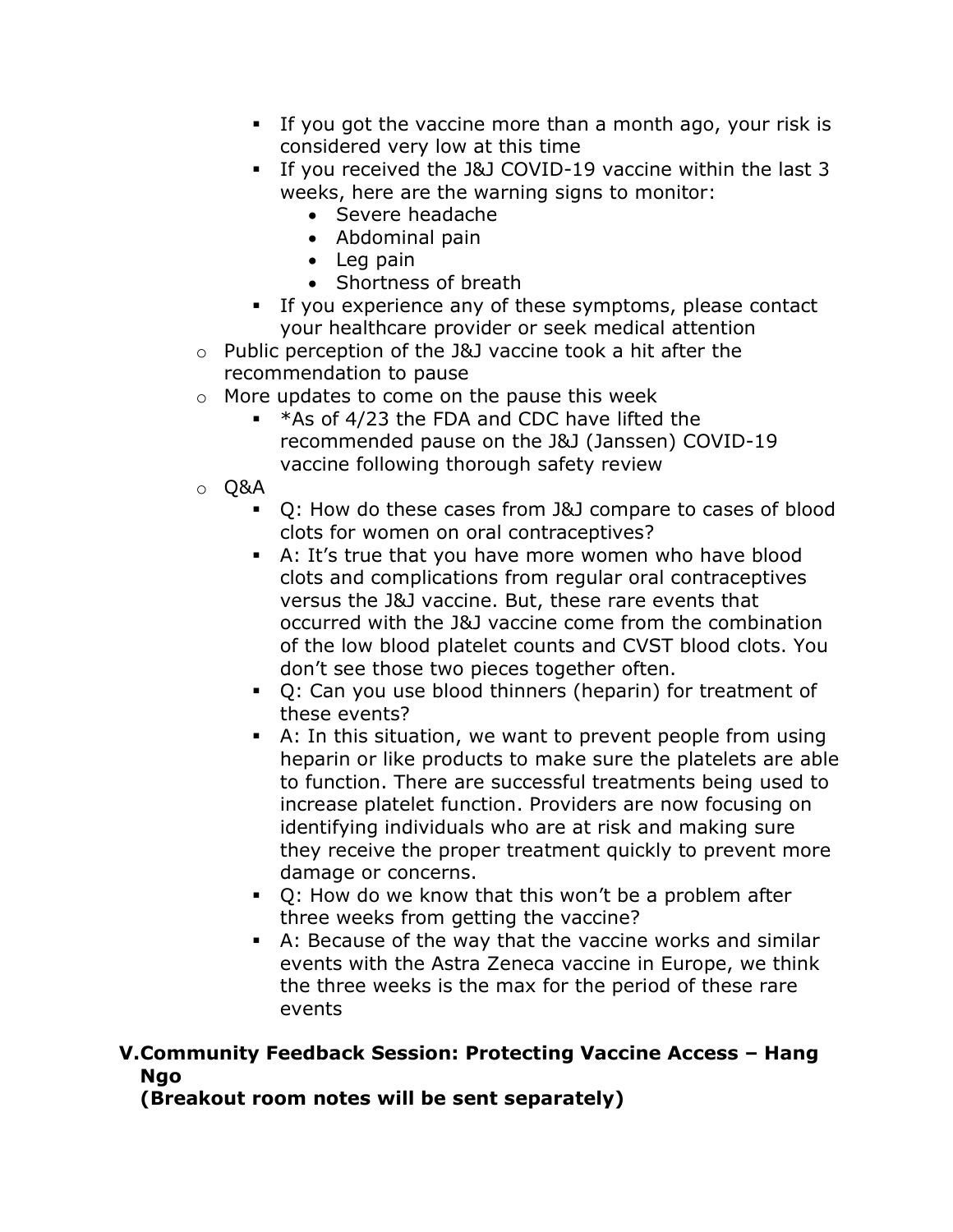- Breakout rooms:
	- o Immigrant and Refugees
		- Facilitator: Andrew Ashifou; Community advocate for HIV/AIDS and Immigrant & Refugee
	- o People with disabilities
		- **Facilitator: Kimberly Meck: Disability Pride**
	- o Agricultural Workers
	- o People experiencing homelessness
		- Facilitator: Courtney Jackson; Doorway Project
	- o Faith-Based
	- o LGBTQ+
		- Facilitator: Alejandra Grillo-Roa; Entre Hermano
	- o Native Hawaiian and Pacific Islander
	- o Asian American
		- Facilitator: Maramy Mohmathno; Cham Refugees Community
	- o Latinx
	- o Black/AA
		- Facilitator: Lynese Cammack; NAACP Youth Council
	- o American Indian/Alaska Native

# VI.Closing Thoughts – Fathiya Abdi

- Thank you facilitators and to our community partners!
- We will continue to incorporate small group discussions in the next meetings – please feel free to reach to us if there are specific topics/questions you would like us to incorporate for the upcoming meetings
- Feel free to reach out and contact us at: vax.collaborative@doh.wa.gov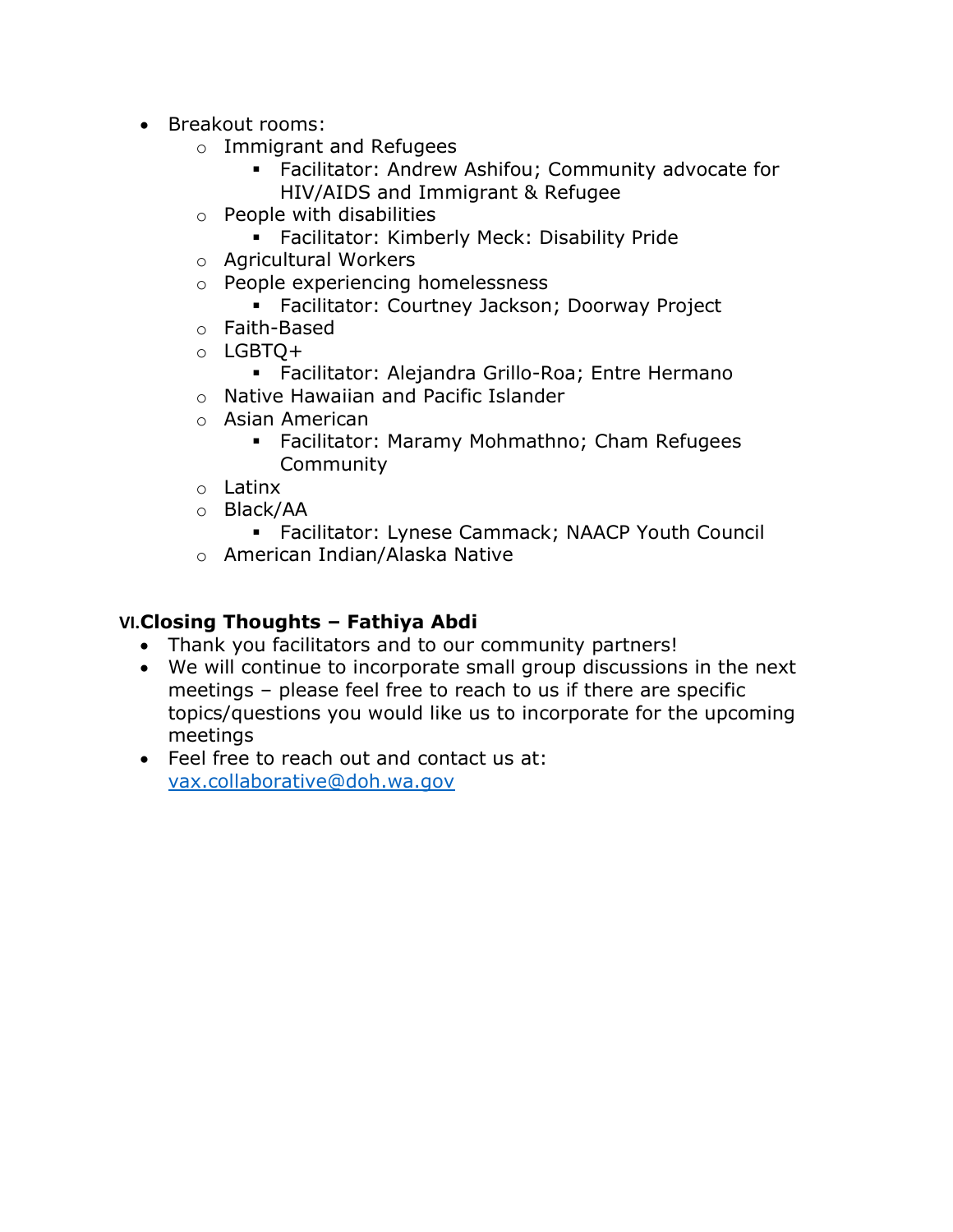#### Collaborative: Protecting Vaccine Access

#### Small Group Discussions

Facilitator Discussion Prompts - Hoping for an organic discussion so we fully understand if we don't get to all of these prompts.

- Everyone 16 years and older became eligible to be vaccinated last Thursday. How has this impacted your community's access?
	- What ongoing access challenges are people experiencing?
	- **What successes have you seen?**
- What questions and concerns have you heard related to the J&J pause?
	- What information do your communities need?
- How can DOH best support? Recommendations?

### Faith-based

• DOH Support: Omid

#### COMMUNITY VACCINE ACCESS

- Challenges:
	- o Misinformation from unreliable news sources
	- o Faith-based messaging saying God will protect, therefore there's no need for a vaccine
	- o Fear of vaccine components, misinformation about vaccines containing pork products
	- o Distrust of government/people due to feelings of religious persecution
	- o Vaccine access during Ramadan

#### J&J QUESTIONS/CONCERNS

Fear of fetal tissues in the J&J vaccine

- Provide more information debunking fetal tissue myth in multiple languages
- Communication
	- o Listen with compassion/give them new information
	- o Make it conversational/invite questions
- Promote faith-based messaging such as "God loves thy neighbor" rather than "God will protect me so I don't need the vaccine"
- Discussions within faith-based groups, peer groups, church events
- Trusted messengers Getting more faith leaders to be spokespeople to address misinformation
- Provide a document for faith-based leaders on the most common vaccine objections and responses for vaccine hesitancy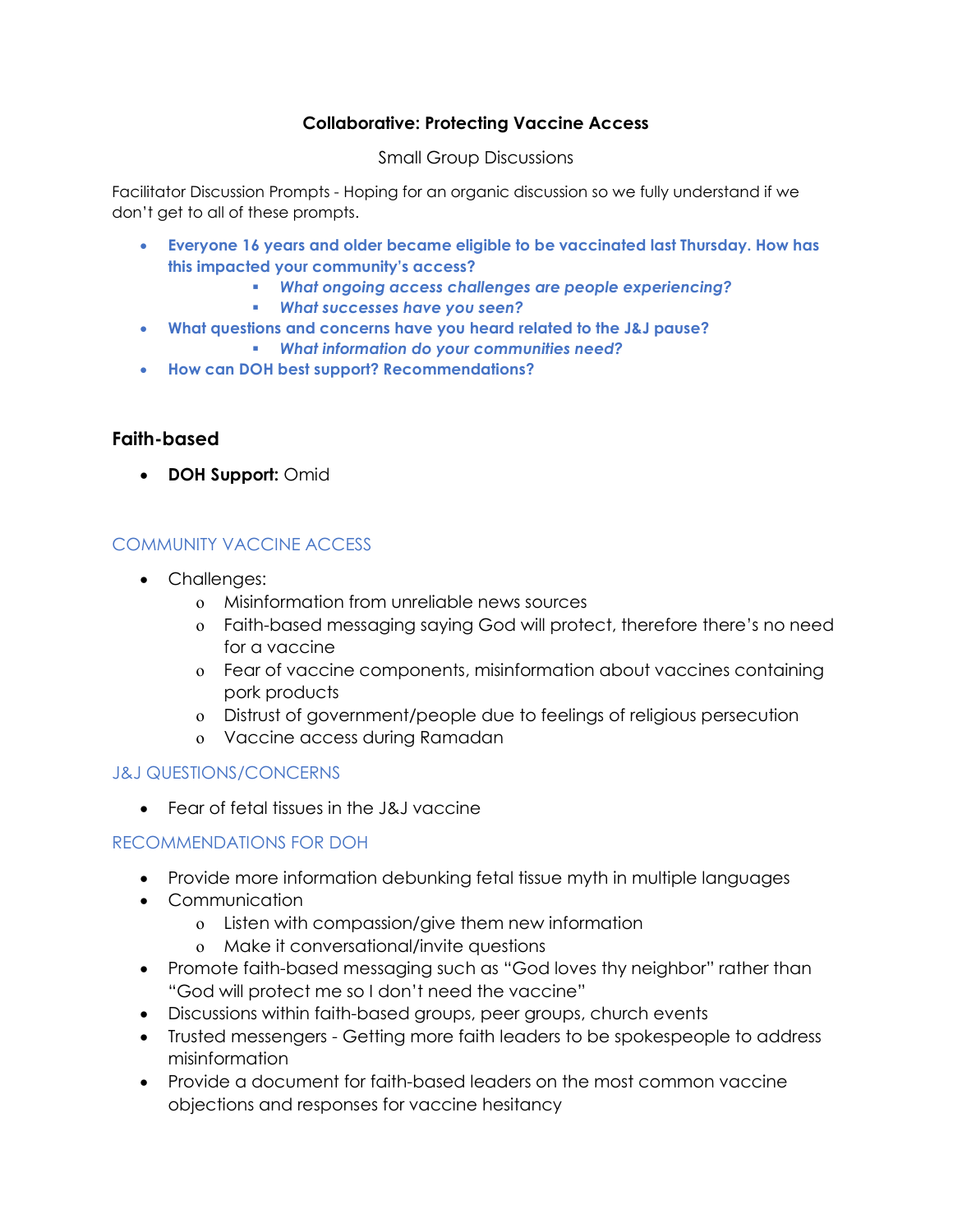Shift focus from the vaccine being a "mandate" and lift up the optional aspect and individual freedom to choose to get the vaccine

### Immigrant & Refugee

- DOH Support: Fathiya
- Facilitator: Andrew Ashifou; Community advocate for HIV/Aids and immigrants & refugees

# COMMUNITY VACCINE ACCESS

- Successes:
	- o Provider-informed community presentations on vaccines that meet language needs
	- o Informing youth to relay information to parents
	- o Mobile clinics have been successful in vaccination
- Challenges:
	- o Misinformation
	- o Parent hesitancy trickling down to youth
	- o Lots of hesitancy within the Ukrainian community
	- o Fear that undocumented people will be tracked
	- o Community organizations are overburdened with community calls, having to refer people to providers

### J&J QUESTIONS/CONCERNS

- Increased hesitancy after the pause
- Community organizations are overburdened by community calls about J&J concerns
- Community organizations are unprepared because the one dose J&J was preferred for folks who weren't able to make multiple vaccine appointments
- Misinformation about vaccine

- More information needed on vaccine precautions for folks who are traveling
- Help alleviate community calls- provide documents to refer to/other numbers to call
- Partner with community leaders/influencers
- Partner with faith-based community/spiritual leaders
- Partner with DOH COVID-19 Speakers Bureau to invite speakers to talk to CBO staff and immigrant/refugee community members
- Clear language and communication for undocumented community members
	- o Emphasize that information such as SSN and insurance is not needed
	- o Build trust and engage with communities
	- o Share resources through social media
- Provide educational material on vaccines with less technical language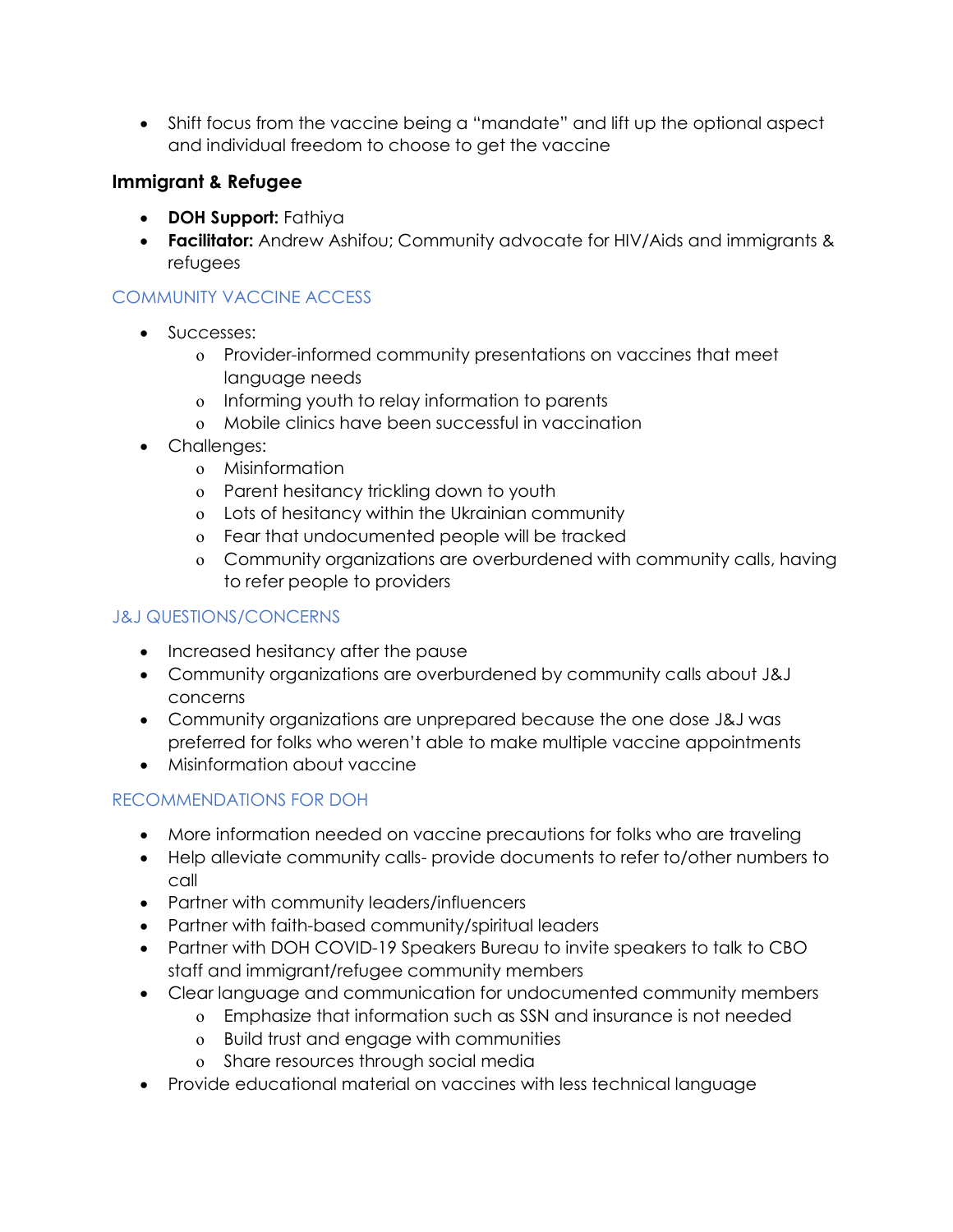#### Black/African American

- DOH Support: Lydia
- **Facilitator:** Lynese Cammack; NAACP Youth Council

### COMMUNITY VACCINE ACCESS

- Successes:
- Using social media for trusted messengers to tell stories about vaccination
- Collaborations with Swedish hospital and mobile clinic partners
	- o Organized COVID-19 workshops with clinicians that speak the same language as community members to provide information to make the decision. Including sessions in between doses.
- Community center/church volunteers who speak the language as community members
- Some counties are providing free public transportation to and from vaccine appointments
- Providing other forms of transportation
- Revised Vaccine Locator tool
- Bringing vaccines to churches
	- o Youth and NAACP knocked on doors to get people registered and provided transportation to 20 churches in Pierce County
- Consistency in pop-up clinics
- Challenges:
	- o Pierce county has been slower than King County to develop CBO partnerships
	- o Reaching elders at vaccination sites familiar to them (such as churches)
	- o COVID-19 has devastated communities
	- o Access to mental health counseling
	- o Food insecurity
	- o Lack of transportation
		- Need more access to rideshares/vans for people to travel to and from vaccination sites
	- o Reaching home-bound individuals
	- o Technology access barriers: problem with registering and finding a vaccine, particularly for folks without internet
	- o Limited staff
	- o Impact on essential workers and Black families

#### J&J QUESTIONS/CONCERNS

 J&J was being prioritized for folks with access issues; the pause is creating a need to think about what alternative vaccine is best to offer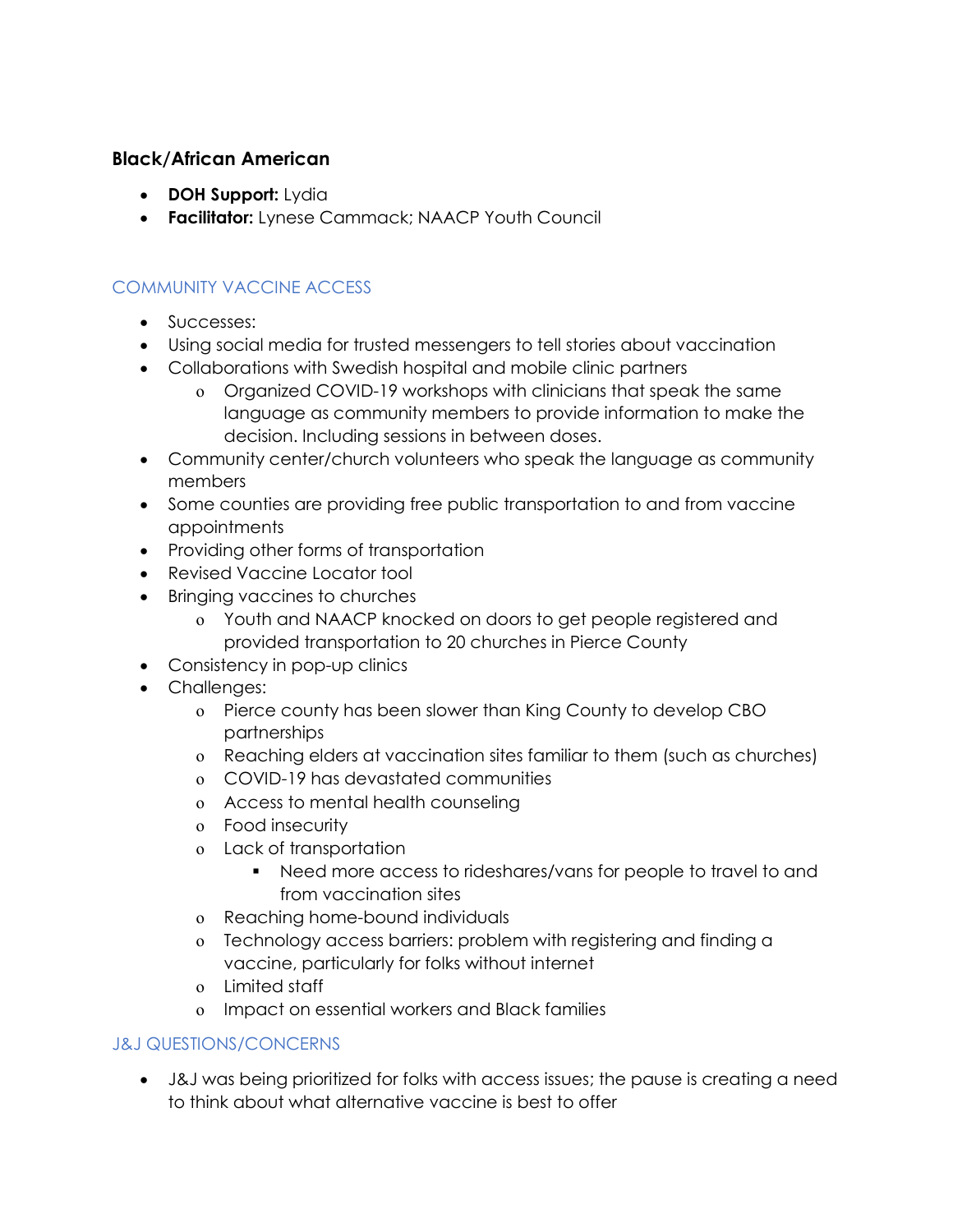#### RECOMMENDATIONS FOR DOH

- Incorporate a more holistic approach to vaccine promotion/care (patientcentered, history of racial disparities, disproportionate impact, etc.)
- Consider Black Lives Matter (BLM) events for pop-up clinics
	- o Juneteenth may be an opportunity for pop-up clinic events
	- o Possibly partner with State Equity Office
- Collaborate with other BIPOC organizing groups across the state
- Provider collaboration needed for pop-up clinics
	- o Community pop-up clinic next week near Tacoma Mall
	- o Two static vaccine clinics through Tacoma-Pierce County Health Department TPDH at Lakewood and Hilltop every Tuesday. You can walk up the same day. Lakewood clinic has evening access open 10-7 daily
	- o POCAAN is organizing a pop-clinic in Kent, trying to partner with Fire dept and other partners. They are looking for a provider and any support.

# Asian American

- DOH Support: Hang
- **Facilitator:** Maramy Mohmathno; Cham Refugees Community

### COMMUNITY VACCINE ACCESS

- Successes:
	- o Educating the community about COVID-19 vaccines
- Challenges:
	- o Not having enough resources to set up pop-up clinics
	- o Community members don't know how to sign up for vaccination or how to get there
	- o Clinics offered are not always accessible long wait times, limited hours, social distancing not always enforced
	- o Requirements not clear for undocumented/uninsured

### J&J QUESTIONS/CONCERNS

More info wanted on the rare events from J&J vaccine

- Need new progressive ways to educate communities and help people get vaccinated
- Coordinate transportation to vaccine appointments for elders
	- o Train representatives in community to do some of this work; knowledge and education on practical work (rather than clinical) to help with vaccine access is helpful
- Clarify to vaccine providers that a SSN or insurance card is not needed for vaccination, can also be written on posters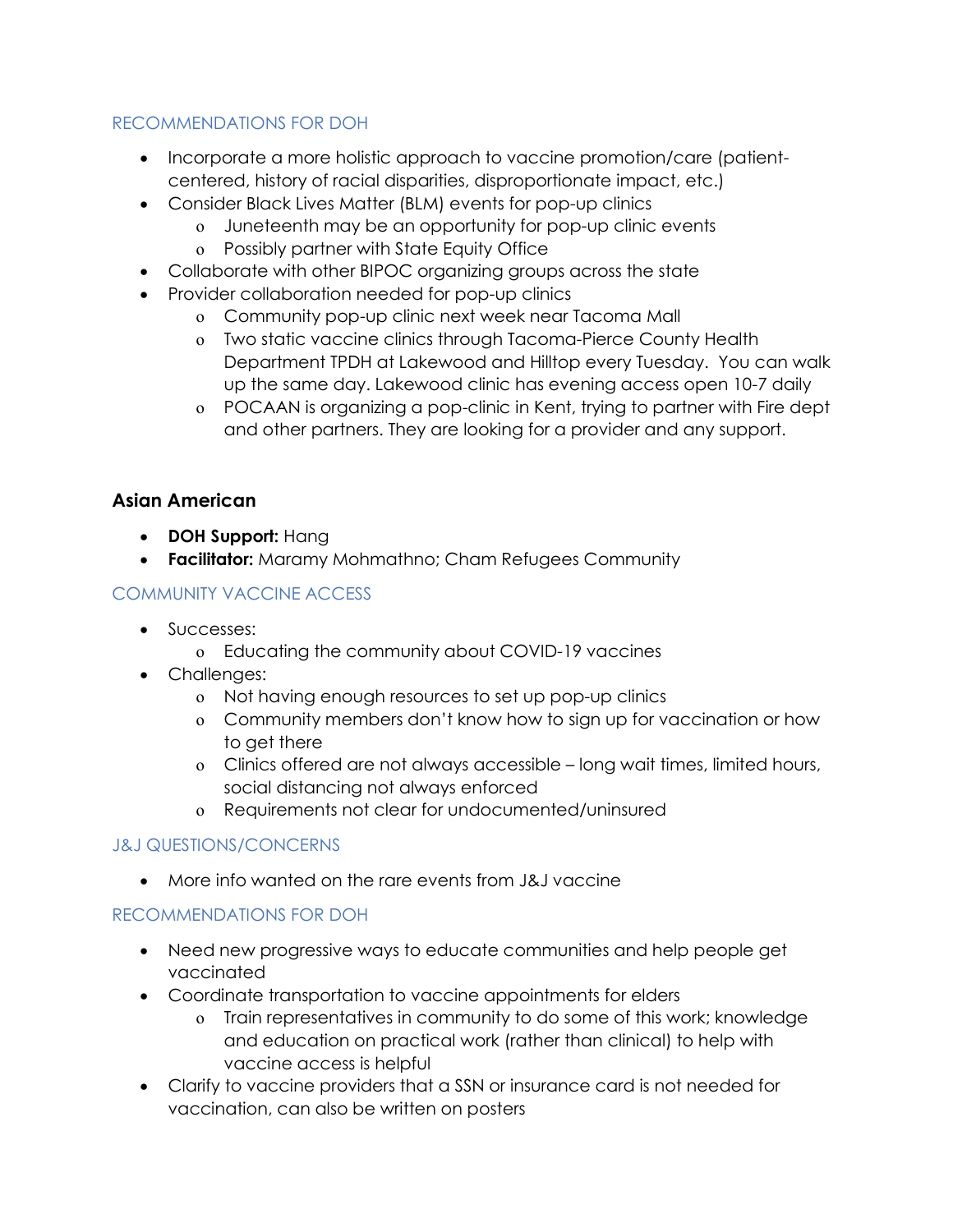- Have health professionals address misinformation
- Support pop-up clinics
- Share J&J information in a digestible way to communities
- Enforce social distancing at vaccine clinics
- Education in a safe place
- Increase funding and grants to train community members to assist with vaccine access
- Engage with community

# Native Hawaiian & other Pacific Islander (NHOPI)

• DOH Support: Ashley

### COMMUNITY VACCINE ACCESS

- Successes:
	- o Ongoing vaccinations at Asia Pacific Cultural Center ( APCC )
	- o Homebound access with Tacoma-Pierce County Health Department TPCHD partnership
	- o Vaccine hesitancy is lower as more people share vaccine stories on social media
	- o People are more receptive to receiving information
- Challenges:
	- o COVID-19 spread at funerals and churches is hitting community hard, education is needed about protocols for COVID-19 spreads
	- o Zip code and vaccine type are hard for people to search and filter on vaccine locator tool
	- o Feeling uncomfortable at city vaccine sites
		- Need for community vaccine sites
	- o Fear of needles
	- o People just not wanting to get it

### J&J QUESTIONS/CONCERNS

- Some reports of side effects from J&J people want more information about if they should be worried about these side effects and whether they should expect more side effects after the 3 week period
- Want to hear more from scientists about side effects
- Many people were already scheduled for J&J because of access issues
- J&J vaccine hesitancy has caused an influx of Moderna and Pfizer sign-ups
- Wait and see game during the pause

### RECOMMENDATIONS FOR DOH

 More information is needed on protocols for spreads in community spaces (Ex. churches)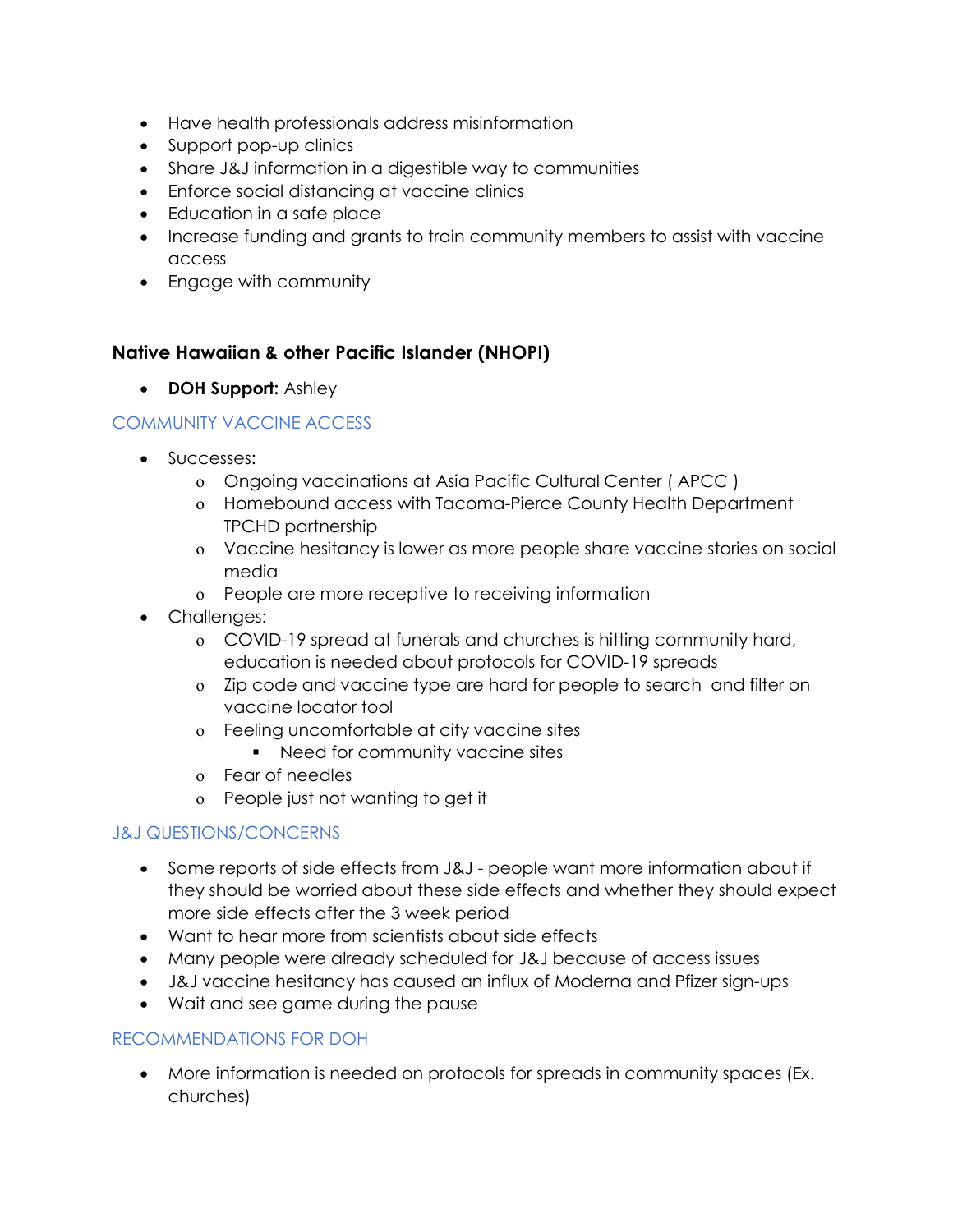- A specific vaccine site for the smaller PI communities in King County
- More education and advocacy are needed
- Highlighting stories of people who have been vaccinated and their side effects
- Pacific Islander Health Board PIHB is trying to do a pop-up clinic in South Seattle and do more homebound visits
- Funds to pay CBO staff
- Additional funding to CBOs
- Mini grants and incentives for vaccine site hosts
- Central place for resources/media assets/materials/etc.
- Food and hospitality showing appreciation for CBOs

#### American Indian and Native Alaskan

• DOH Support: Katie

\*No participants for this group

### LatinX (1 Spanish interpreter)

• DOH Support: Bella

#### COMMUNITY VACCINE ACCESS

- Successes:
	- o Grants for rural CBOs
	- o Employer-based clinics
- Challenges:
	- o Presence of the National Guard and police at vaccination sites is a deterrent, especially for undocumented folks
	- o Fear of fetal tissues in vaccine

#### J&J QUESTIONS/CONCERNS

- Concerns the vaccine is not as protective as the others
- Concerns that a one-dose option won't be available during the pause, onedose vaccines are preferred for people with access barriers

- Better communication to non-Catholic faith-based organizations/churches
- Address misbelief that fetal tissues were used to create the vaccine (stemming from pro-life beliefs)
- Work more with CBOs
- Increase funding to CBOs so they can appropriately staff their organizations
- Fund CBOs based in the community some funded CBOs are not based in the community that they serve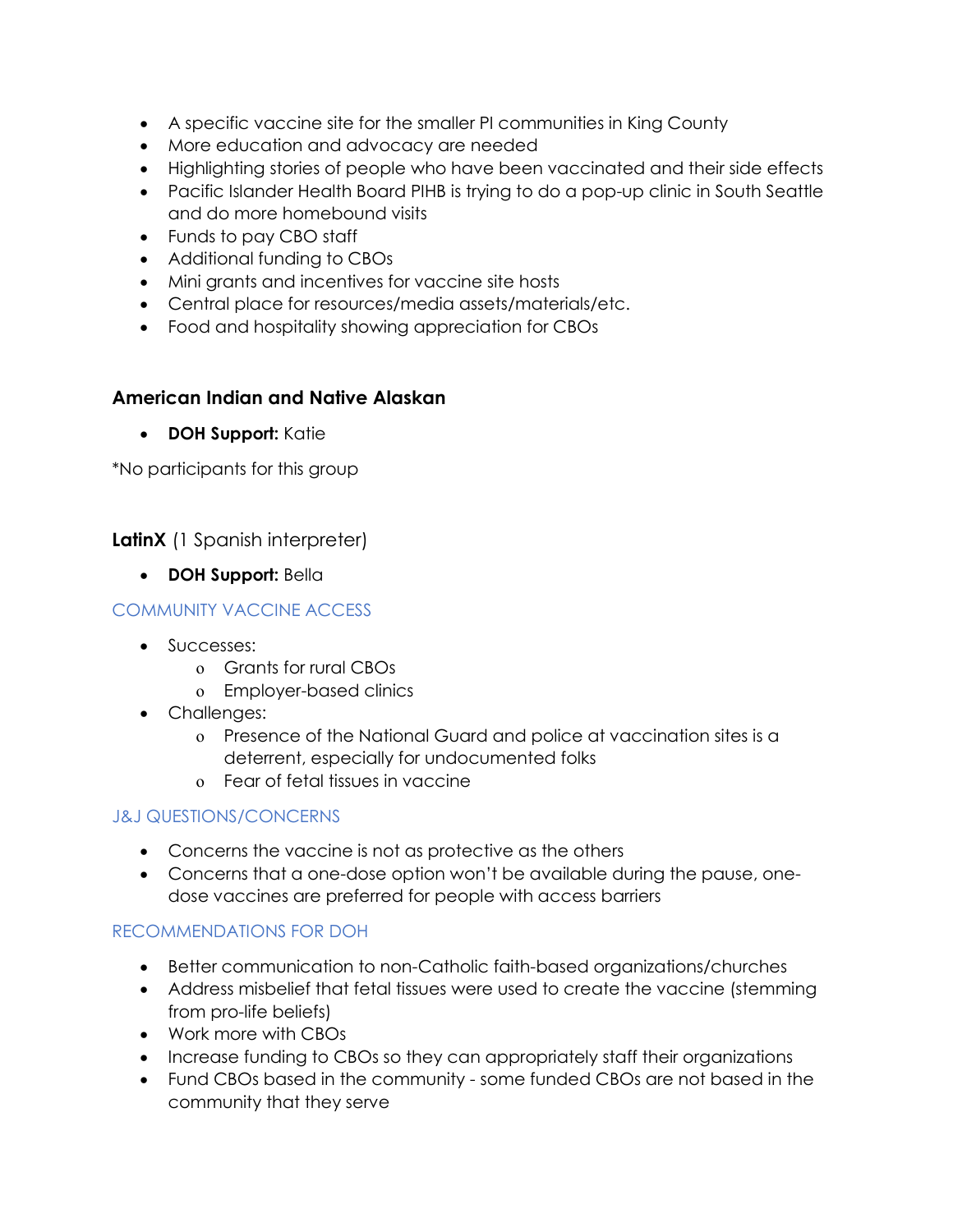- When holding vaccine events consider providing giveaways to local food markets, cash incentives and/or gift cards
- Need to make sure that information is also given in indigenous languages

# Agricultural workers (1 Spanish interpreter)

• DOH Support: Andy

# COMMUNITY VACCINE ACCESS

- Successes:
	- o Local tribes have been successful at getting the word out and distributing vaccines
	- o There are multiple health care clinics serving Latinx communities
- Challenges:
	- o Vaccine hesitancy
	- o Difficulties in vaccinating ship workers
	- o Difficulties in getting vaccines out to agricultural workers
	- o National Guard presence at vaccine sites is intimidating to this population; fear of deportation
	- o Trouble getting mobile clinics out to rural areas
	- o Issues with getting COVID-19/vaccine data on ethnicity and racial disparities

### J&J QUESTIONS/CONCERNS

- Concerns of lower efficacy rates
- Preference because of it being one dose
- Concerns that the pause will give more strength to vaccine myths and hesitancy

### RECOMMENDATIONS FOR DOH

- Community influencers needed
- Leverage community clinics already serving Latinx populations
- Provide more racial disparity data

### Individuals w/ disabilities (Caption Services and ASL interpretation)

- **DOH Support:** Yen
- **Facilitator:** Kimberly Meck; Disability Pride

### COMMUNITY VACCINE ACCESS

- Successes:
	- o Less hesitancy among people who are coming in for vaccines
- Challenges:
	- o Fewer people are coming for vaccines
	- o People assume that vaccine clinics are not accessible if they are not focused on serving people with disabilities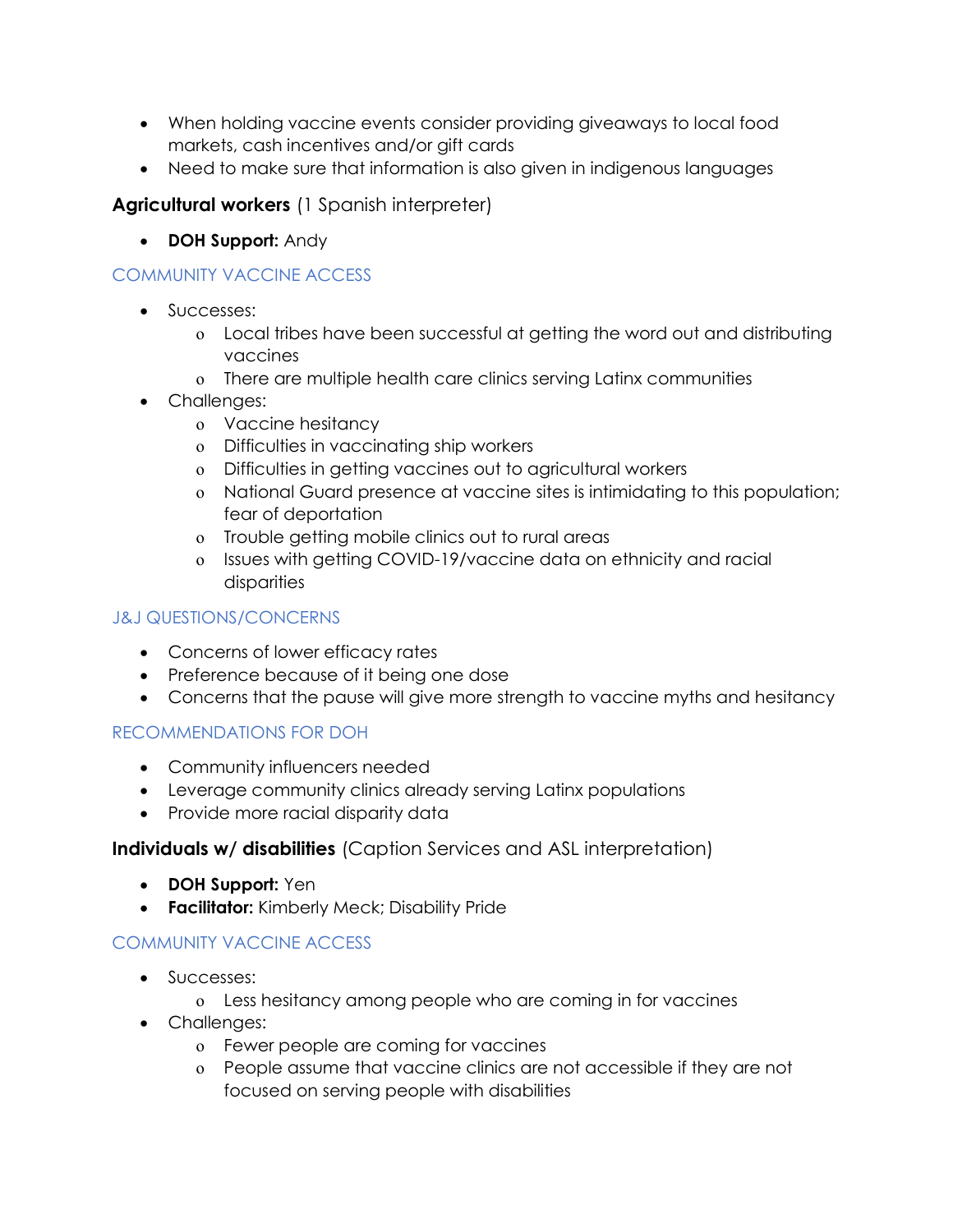- o Young people facing isolation
- o Seniors and other people are still not getting enough access to information
- o Language access issues for seniors and people with disabilities
- o Hospitals have been closing down in rural areas
- o Autistic people are experiencing a lot of isolation
- o A lot of vaccine access knowledge is word of mouth
- o Vaccine hesitancy among family members caring for vulnerable people
- o Not enough community outreach to people with disabilities
- o Lack of data in WA about the vaccine's effects on people with disabilities

#### RECOMMENDATIONS FOR DOH

- Some vaccine supply should go to private providers in remote areas
- More mobile vans to administer vaccines
- Pharmacists are the best point of contact for people with disabilities have more vaccine supply/promotion at local pharmacies
	- o Pharmacists can also give information on side effects
	- o Pharmacists are a source of trusted care
- More CBOs/outreach needed to reach people with disabilities

#### People unhoused

- DOH Support: Tara
- Facilitator: Courtney Jackson; The Doorway Project

### COMMUNITY VACCINE ACCESS

- Challenges :
	- o Hesitant to do more pop-up clinics while J&J is on pause
	- o Mobile clinics are not scheduling a second appointment
	- o Concerns about interactions with substances
	- o Distrust of hospitals
	- o Distrust of facts/statistics
	- o Distrust of government, don't want to leave a paper trail
	- o Parent/guardian consent for unhoused youth is hard to get
		- Providers are not aware of the mature minor doctrine

#### J&J QUESTIONS/CONCERNS

- Concerns about not having a one-dose option for pop-up clinics
- Folks have higher hesitancy because of J&J pause
- What is the demographic breakdown of the rare blood clot cases from J&J?